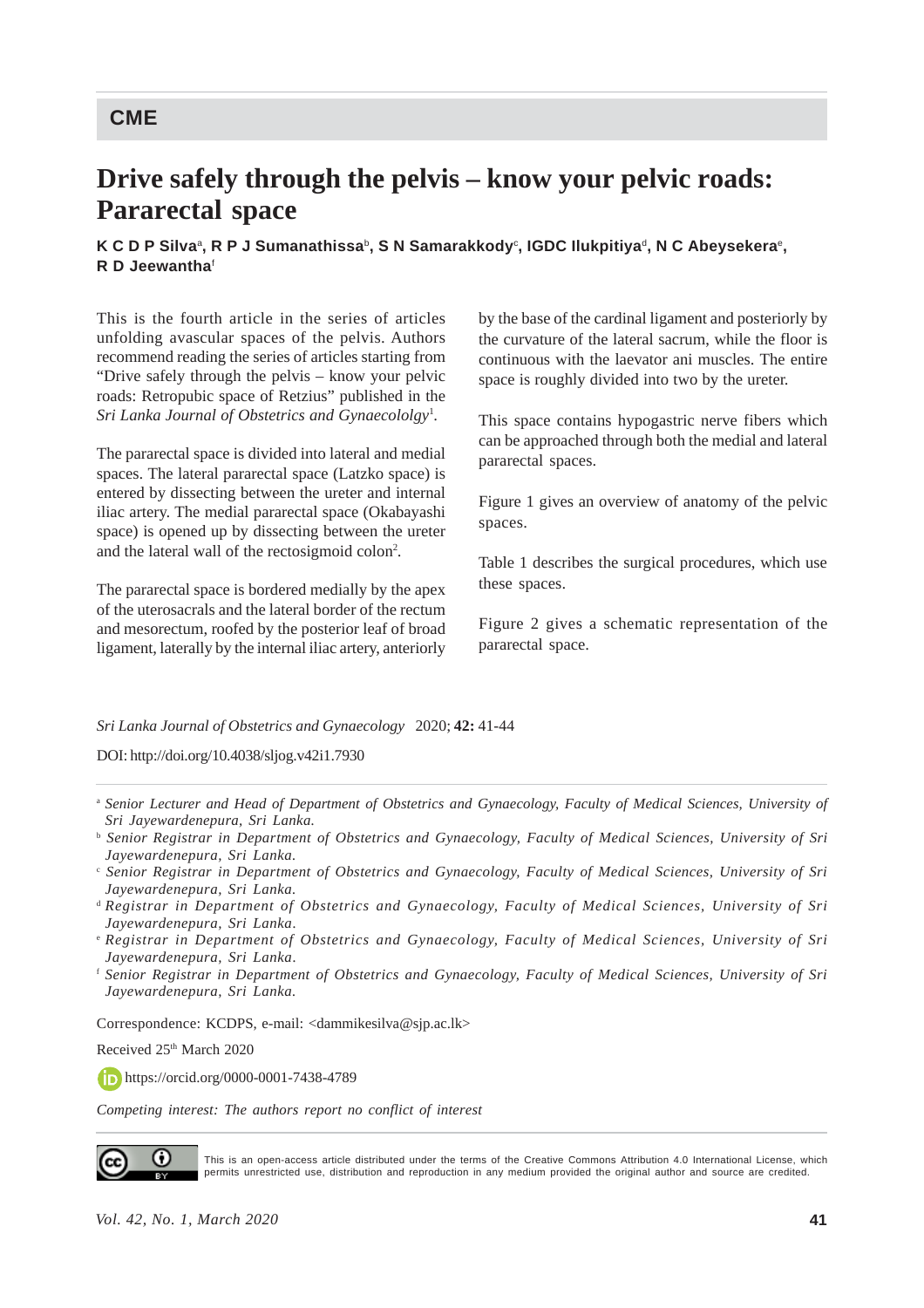

Figure 1. **The schematic representation of anatomy of the pelvic spaces.**

| <b>Retroperitoneal pelvic spaces</b> |                                          | Surgical procedures carried out                                                                                                                                                                                                                                                    |  |  |  |  |
|--------------------------------------|------------------------------------------|------------------------------------------------------------------------------------------------------------------------------------------------------------------------------------------------------------------------------------------------------------------------------------|--|--|--|--|
| <b>Medial spaces</b>                 | Retropubic                               | Burch colposuspension<br>Paravaginal repair<br>Bladder mobilization in ureteric re-implantation<br>Mesh removals                                                                                                                                                                   |  |  |  |  |
|                                      | Vesicouterine                            | Mesh repair for cystocele<br>Total laparoscopic hysterectomy<br>Radical hysterectomy<br>Vesicovaginal fistula repair<br>Bladder endometriosis resection<br>Vaginal cuff resection<br>Sacrocolpopexy / Hysterocolpopexy<br>Laparoscopic abdominal cerclage<br>Scar ectopic excision |  |  |  |  |
|                                      | Recto vaginal                            | Sacrocolpopexy<br>DIE of rectosigmoid<br>Vaginal endometriotic nodule dissection<br><b>Bowel resection</b>                                                                                                                                                                         |  |  |  |  |
|                                      | Retrorectal/presacral                    | Bowel resection for DIE<br>Sacrocolpopexy, sacrohysteropexy, enterocele repair<br>with a mesh<br>Pre-sacral neurectomy<br>Initiation of para-aortic lymphadenectomy                                                                                                                |  |  |  |  |
| <b>Lateral</b>                       | Paravaginal<br>Paravesical<br>Pararectal | Pelvic lymphadenectomy<br>Radical hysterectomy<br>Excision of ureteric endometriosis<br>Ureteric reimplantation/psoas hitch<br>Bowel resection in DIE<br>Excision of endometriosis involving sacral nerve roots                                                                    |  |  |  |  |

|  | Table 1. Surgical procedures carried out in each retroperitoneal pelvic space |  |  |  |  |
|--|-------------------------------------------------------------------------------|--|--|--|--|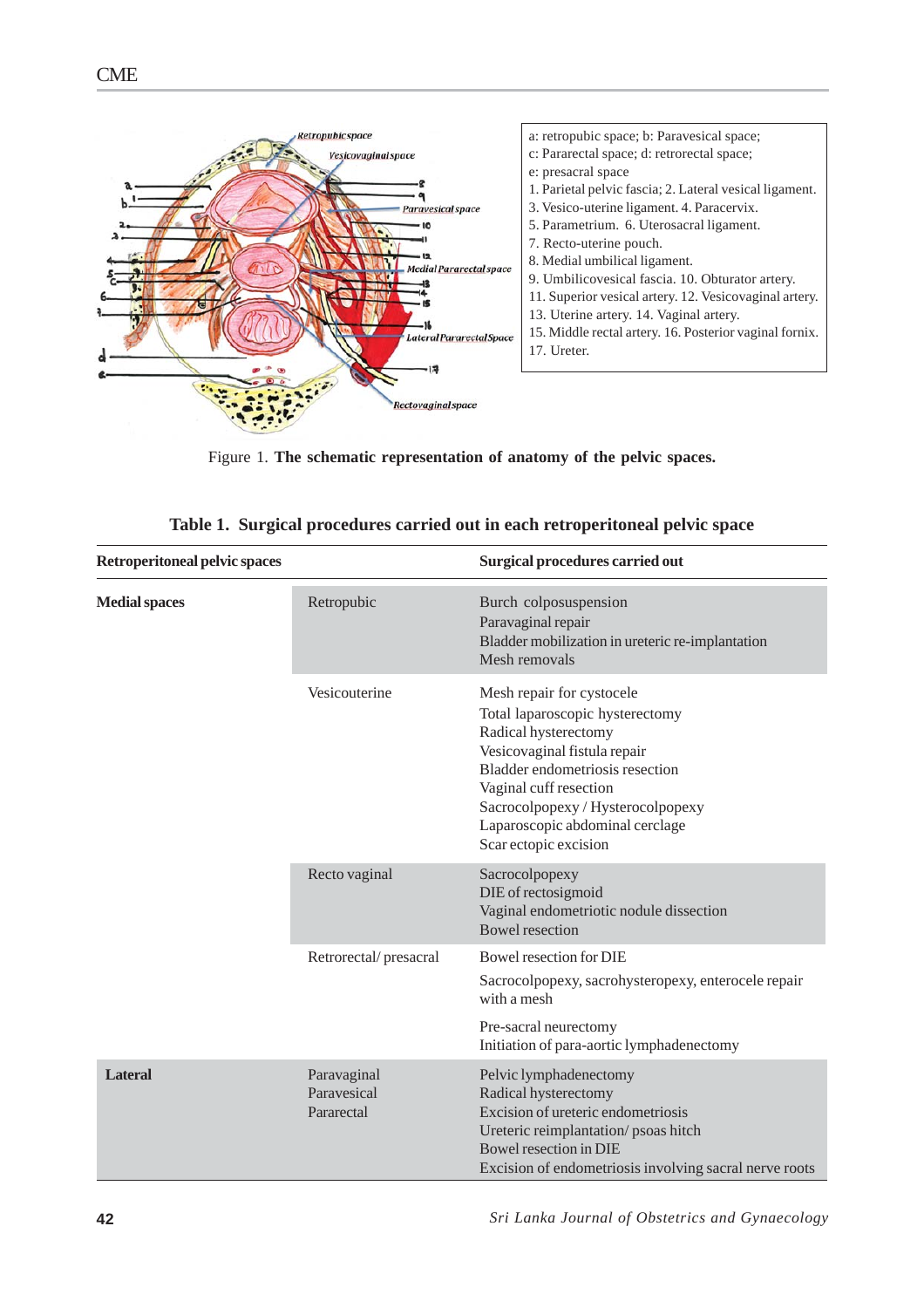

Figure 2. **The pararectal space.**

**(a) chematic representation of the pararectal space. (b) Boundaries of the paravaginal space.**

**List 1 – Contents of paravaginal space.**

| Contents of paravaginal space. |                                                   |  |
|--------------------------------|---------------------------------------------------|--|
|                                | • Nerve fibers of the superior hypogastric plexus |  |
|                                | • Hypogastric nerve                               |  |

• Ureter

Nerve sparing radical hysterectomy is possible only when this space is adequately exposed. The hypogastric nerve lies in the Okabayashi space and can be found about 2 cm below the ureter. Careful dissection around the hypogastric nerve and the origins of the pelvic splanchnic nerves from S2, S3, and S4 nerve roots can be visualized near the pelvic floor in this space. Careful exposure of the inferior hypogastric plexus can avoid damage to this important nerve plexus thus making the radical hysterectomy nerve sparing.



Figure 3. **Laparoscopic view of the pararectal space.**